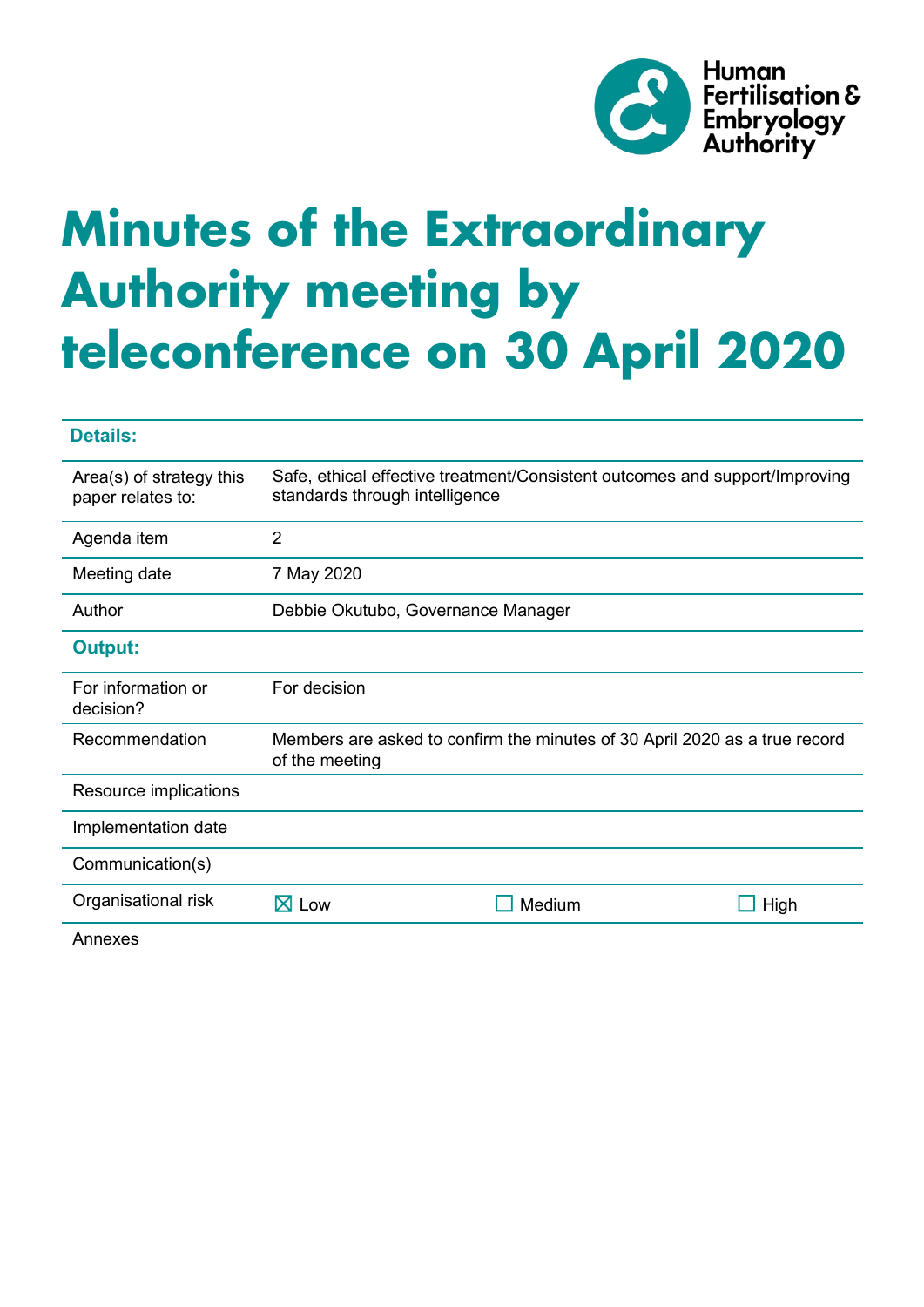# **Minutes of the Extraordinary Authority meeting by teleconference on 30 April 2020**

| Members present     | Sally Cheshire<br>Margaret Gilmore<br>Anita Bharucha<br><b>Anthony Rutherford</b><br>Emma Cave<br>Anne Lampe | Jonathan Herring<br>Gudrun Moore<br>Ruth Wilde<br>Yacoub Khalaf<br><b>Ermal Kirby</b><br>Kate Brian |
|---------------------|--------------------------------------------------------------------------------------------------------------|-----------------------------------------------------------------------------------------------------|
| Apologies           | None                                                                                                         |                                                                                                     |
| Staff in attendance | Peter Thompson<br>Clare Ettinghausen<br><b>Richard Sydee</b><br>Jo Triggs                                    | Debbie Okutubo<br><b>Rachel Cutting</b><br>Catherine Drennan                                        |

#### **Members**

There were 12 members at the meeting – eight lay members and four professional members.

# **1. Welcome and apologies**

- **1.1.** The Chair welcomed everyone present to the extraordinary Authority meeting and noted that the focus of the meeting was to consider whether the conditions that led to the suspension of fertility services in relation to the Covid-19 pandemic had now sufficiently changed that it would be appropriate to revise the terms of the General Direction (GD) 0014.
- **1.2.** The Chair advised everyone present that the meeting was being recorded and to ensure that we continued to be a transparent public body, a short minute would be issued in draft shortly after the meeting.

#### **2. Minutes of the Meeting**

**2.1.** Members agreed that the minutes of the meeting held on 21 April 2020 be signed by the Chair subject to the corrections submitted prior to the meeting.

### **3. Resuming fertility treatment**

- **3.1.** The Chief Executive (CE) introduced this item and gave an update on the relevant changes to the situation relating to the criteria agreed at the 21 April Extraordinary Authority meeting.
- **3.2.** The CE advised that there was revised guidance from professional societies including the European Society of Human Reproduction and Embryology (ESHRE) and the American Society for Reproductive Medicine (ASRM) and that the British Fertility Society (BFS) and Association of Reproductive and Clinical Scientists (ARCS) were currently working on further guidance. In a statement on 27 April the Secretary of State for Health and Social Care, Matt Hancock MP, had advised that the government planned to restart non-Covid-19 services in the NHS in England, starting with the 'most urgent' such as cancer care and moving to others over time.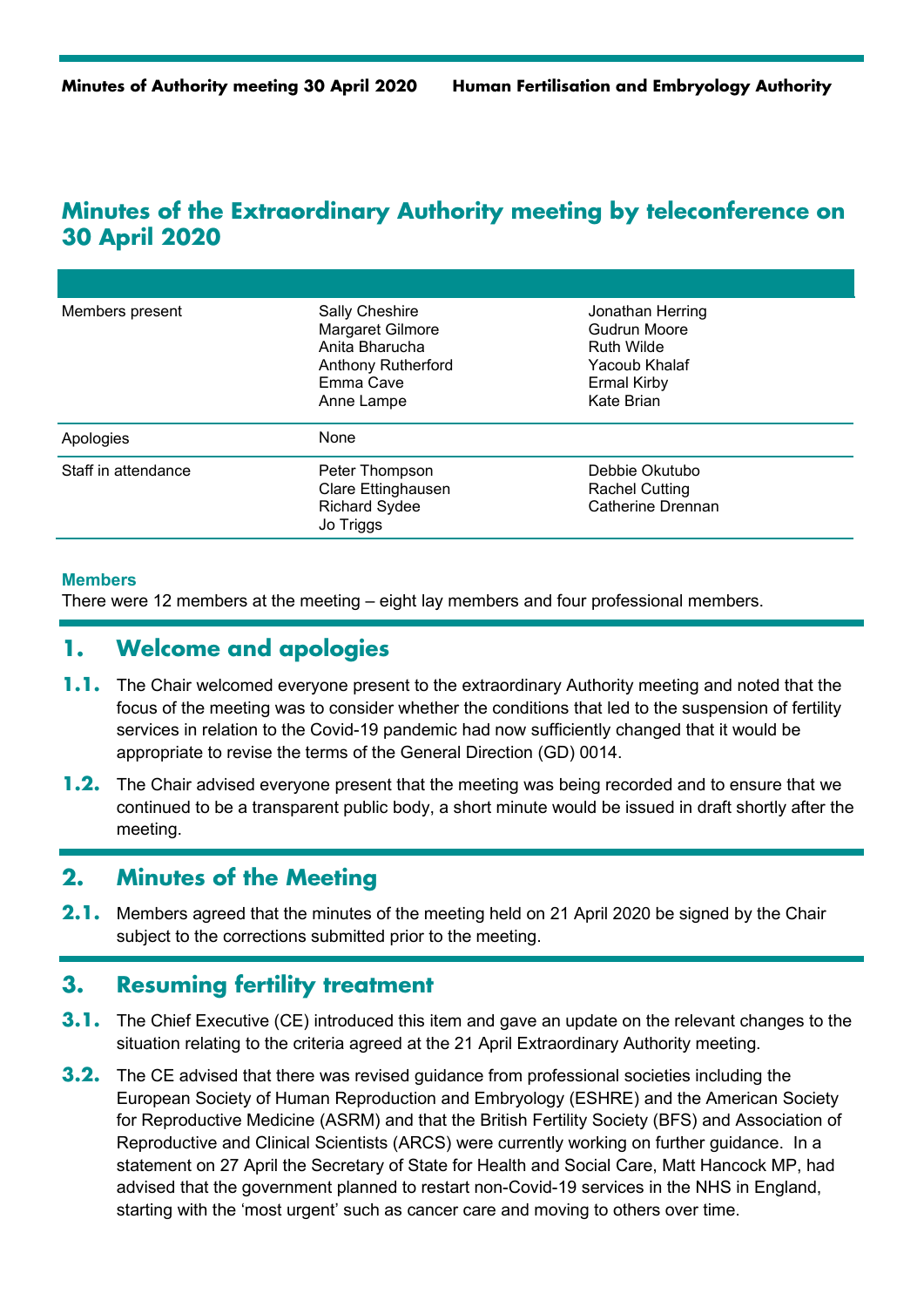- **3.3.** It was noted that the NHS England Chief Executive had instructed the NHS on 29 April to prepare for the resumption of non-Covid-19 medical treatments.
- **3.4.** The CE commented that GD0014 in its present form needed to be reviewed in light of the revised guidance from the professional bodies and the move to reopen some NHS services. Also that Authority members should consider if circumstances had changed such as to warrant changes to GD0014.
- **3.5.** The criteria agreed by the Authority on 21 April 2020 to be considered were that:
	- Government restrictions on social contact and travel are lifted
	- Restarting fertility treatment would not have a negative impact on the NHS
	- There was no evidence that Covid-19 impacted on the health of pregnant women and their babies
	- Fertility clinics are able to provide a safe service.
- **3.6.** The Chair welcomed comments from Authority members.
- **3.7.** It was noted that some clinics were ready to resume as soon as they could and some patients were also keen to get their fertility treatments going.
- **3.8.** Members commented that running a safe service remained a general obligation in providing health services and fertility clinics needed to provide a safe service both in private and NHS clinics. There was therefore a need for each clinic to consider local issues that may be relevant.
- **3.9.** There were further comments that staff safety and well-being needed to be taken into consideration. Some members emphasised that the safety of staff would be crucial.
- **3.10.** It was noted that we needed to be cautious as some staff were worried about how services would be delivered. Even though fertility treatment was not classed as urgent medical treatment, some patients were anxious about when they could restart their treatment.
- **3.11.** Another concern raised by members was the use of personal protective equipment (PPE) for fertility patients when staff on Covid-19 wards could not access it. It was noted that resources such as essential PPE should not be taken away from where it was needed to support the NHS efforts on Covid-19.
- **3.12.** There was a suggestion that communication to patients needed to explain what to expect and with clinics what was expected from them. Travelling to and from clinics could also be an issue for consideration.
- **3.13.** Members suggested that to ensure patients were making informed decisions and giving their consent from an informed perspective, clinics needed to be clear about both the known and unknown risks.
- **3.14.** There were further comments from members that the revised GD0014 requiring clinics to complete the HFEA Covid-19 treatment commencement self-assessment was a step in the right direction. Another re-assurance was that before a clinic could commence treatment it had to have received approval of its self-assessment from its HFEA inspector. Failure to do so could result in a regulatory sanction. Such an approval process was seen as an important safeguard.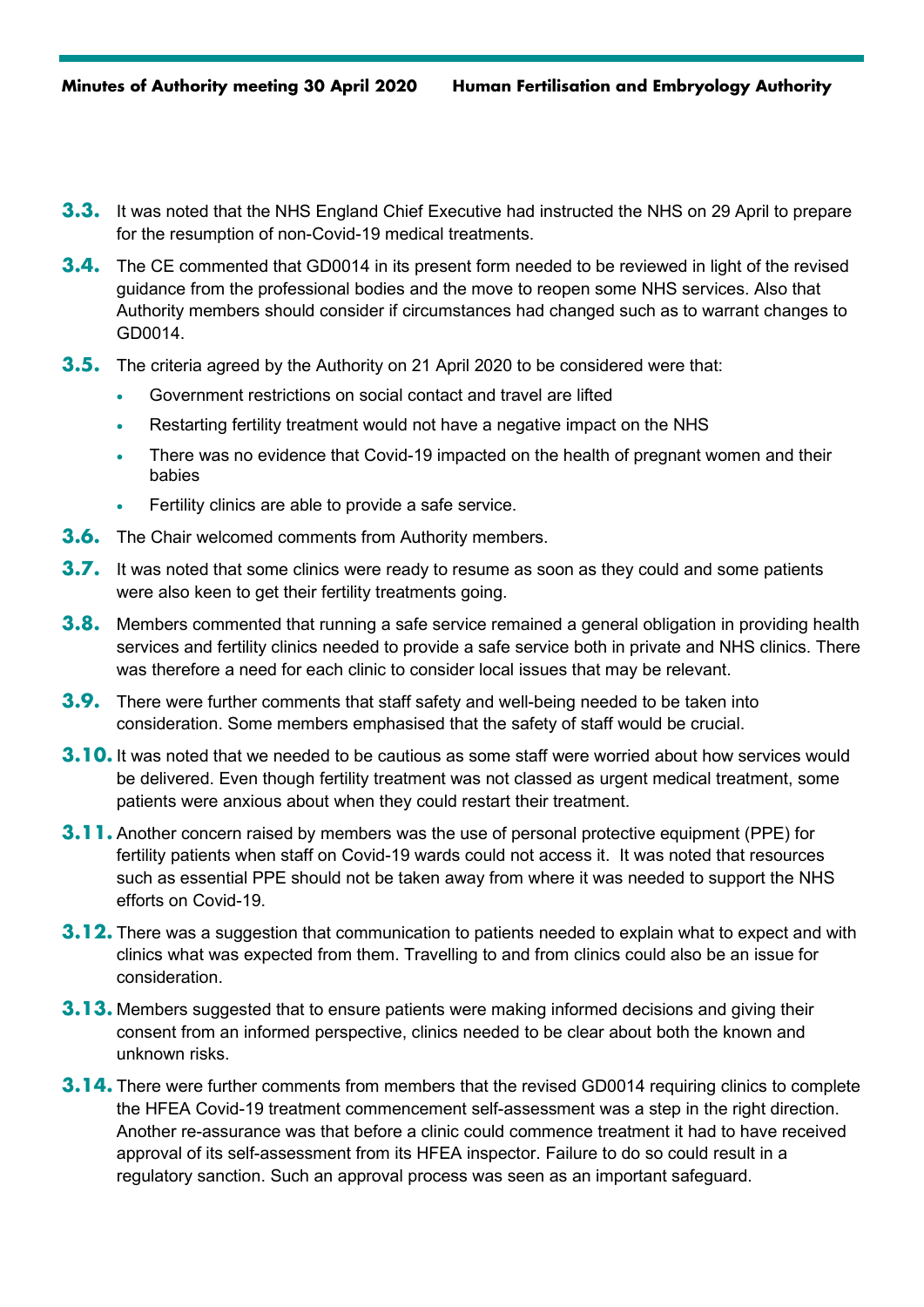#### **Implementation**

- **3.15.** The Chair summarised the discussion and suggested that although there were a range of views members were largely in agreement with the direction of travel towards clinics being able to apply to restart treatment. It was also noted that within the next ten days non-urgent routine medical treatments in the NHS should plan to resume.
- **3.16.** There was a discussion about the proposed self-assessment mechanism. The Director of Compliance and Information suggested that it was more robust to require clinics to carry out their own self-assessments. Such an approach would ensure that the Person Responsible (PR) took full responsibility for ensuring suitable practices within their clinics. In this context it was noted that we were not proposing that clinics should be open or treatment should be offered by a certain date, but that clinics could apply to re-open when they felt they could offer treatment safely.
- **3.17.** In response to a question, the Director of Compliance and Information explained the process of clinics self-assessing to Members. It was noted that this was consistent with the existing inspection model where when inspectors attended clinics they looked through all relevant paperwork and stated whether it met the requirements in the audit checklist.
- **3.18.** It was noted that the current draft clinic self-assessment was based on ESHRE guidance and on the HFEA frequently asked questions (FAQs) and that Persons Responsible (PR) had a legal responsibility to ensure that suitable practices are used and all licence conditions complied with as enshrined in the Act.
- **3.19.** Members advised should the revised GD0014 be issued the guidance needed to be sufficiently detailed to minimise the risk of clinics not complying. There was some discussion about the availability of different tests in the UK and in continental Europe, including how asymptomatic patients would be tested. It was noted that it was important that any specified tests should be readily available in the UK.
- **3.20.** During deliberations, it was confirmed that the BFS and ARCS had not released their revised guidance but had made available their draft position statements.
- **3.21.** Members sounded a note of caution, if BFS and ARCS guidance might lead to changes in our criteria and asked whether we needed to consider this prior to clinics opening.
- **3.22.** The CE responded that the position would become clearer over time and there would be a lead-in period before licensable treatment could take place. Should the Authority agree that treatment should resume then a formal letter would be written to PRs with the timescales.
- **3.23.** Members suggested that we should adopt the same time scale as the NHS as this would send a signal to clinics that we were reviewing GD0014. During discussion, it was agreed that a firm date was preferable as it would give clarity for clinics and patients. The week commencing 11 May 2020 was agreed as it would be in-line with the NHS timeline.

#### **Next steps**

- **3.24.** The Director of Compliance and Information suggested that should the Authority agree, the selfassessment tool would be trialled with a few centres and we would ask them to ignore the testing element of that self-assessment as we were still expecting UK guidance from BFS.
- **3.25.** The outcomes of the trialling of the self-assessment, further information from BFS/ARCS and a revised GD0014 would be brought to the next Authority meeting.